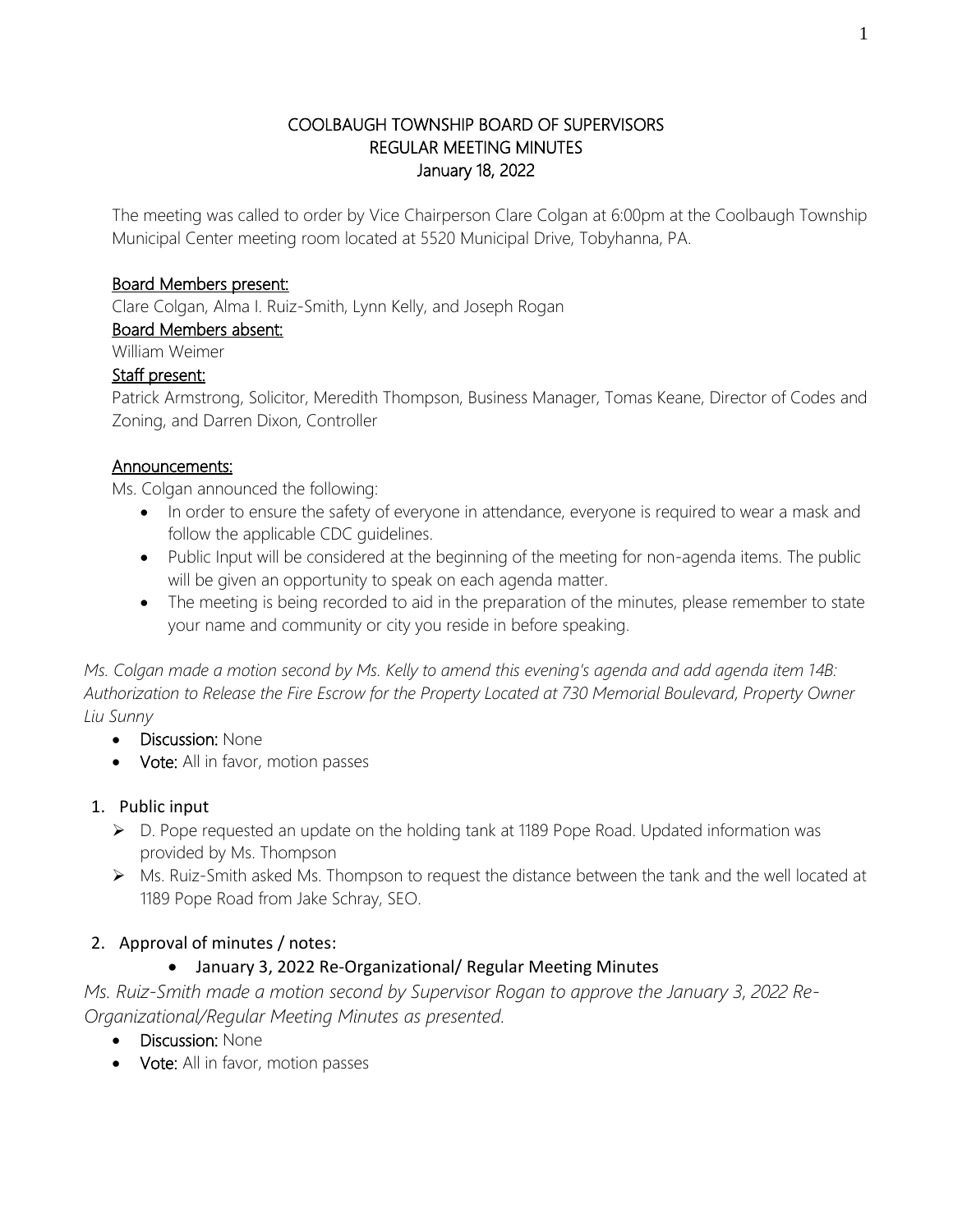#### 3. Holding Tank Agreement for the Property Located at 4171 Sylvan Lane, Pocono Summit, PA

*Motion made by Ms. Kelly second by Ms. Ruiz-Smith to deny the holding tank agreement for the Property Located at 4171 Sylvan Lane, Pocono Summit, PA*

- Discussion: Discussion was held regarding the Holding Tank Agreement. Gregory Gray from All County and Associates was present on behalf of the property owner.
- Vote: All in favor, motion passes
- 4. Planning Commission Recommendation of Waiver of Procedural Time Requirement for Pocono Mountain Corporate Center North Warehouse Major Subdivision Plan until April 19, 2022 (566 Memorial Blvd, Tobyhanna)

*Ms. Kelly made a motion second by Ms. Ruiz-Smith to Waive the Procedural Time Requirement for Pocono Mountain Corporate Center North Warehouse Major Subdivision Plan until April 19th, 2022.*

• Discussion: None

- Vote: All in favor, motion passes
- 5. Planning Commission Recommendation of Waiver of Procedural Time Requirement for Pocono Mountain Corporate Center North Warehouse Land Development Plan until April 19, 2022

*Ms. Kelly made a motion second by Ms. Ruiz-Smith to Waive the Procedural Time Requirement for Pocono Mountain Corporate Center North Warehouse Land Development Plan until April 19, 2022.*

- **Discussion: None**
- Vote: All in favor, motion passes
- 6. Approval of Minor Subdivision Joining Lots 3 & 12, Block A-2007, Section 20, Arrowhead Lake, Property Owner(s) Peter and Teresa Naumowich

*Ms. Ruiz-Smith made a motion second by Ms. Colgan to Approve the Minor Subdivision Joining Lots 3 & 12, Block A-2007, Section 20, Arrowhead Lake, Property Owner(s) Peter and Teresa Naumowich*

- **Discussion: None**
- Vote: All in favor, motion passes
- 7. Request for Waiver of the requirement of §355-48D(1)(c)(2) to Provide a Landscaping Screen for the Minor Subdivision of Kyle Richardson

*Ms. Kelly made a motion second by Ms. Colgan to Waive the requirement of §355-48D(1)(c)(2) to Provide a Landscaping Screen for the Minor Subdivision of Kyle Richardson*

- **Discussion: None**
- Vote: All in favor, motion passes
- 8. Conditional Approval of Minor Subdivision Joining Lots 477 & 482, Section H, A Pocono Country Place, Property Owner(s) Kyle Richardson

*Ms. Colgan made a motion second by Ms. Ruiz-Smith for Conditional Approval of Minor Subdivision Joining Lots 477 & 482, Section H, A Pocono Country Place, Property Owner(s) Kyle Richardson*

• Discussion: Ms. Kelly asked if the approval is conditional if the Board granted the waiver of requirement to provide a landscaping screen. Solicitor Armstrong advised that the waiver can be referenced in the motion.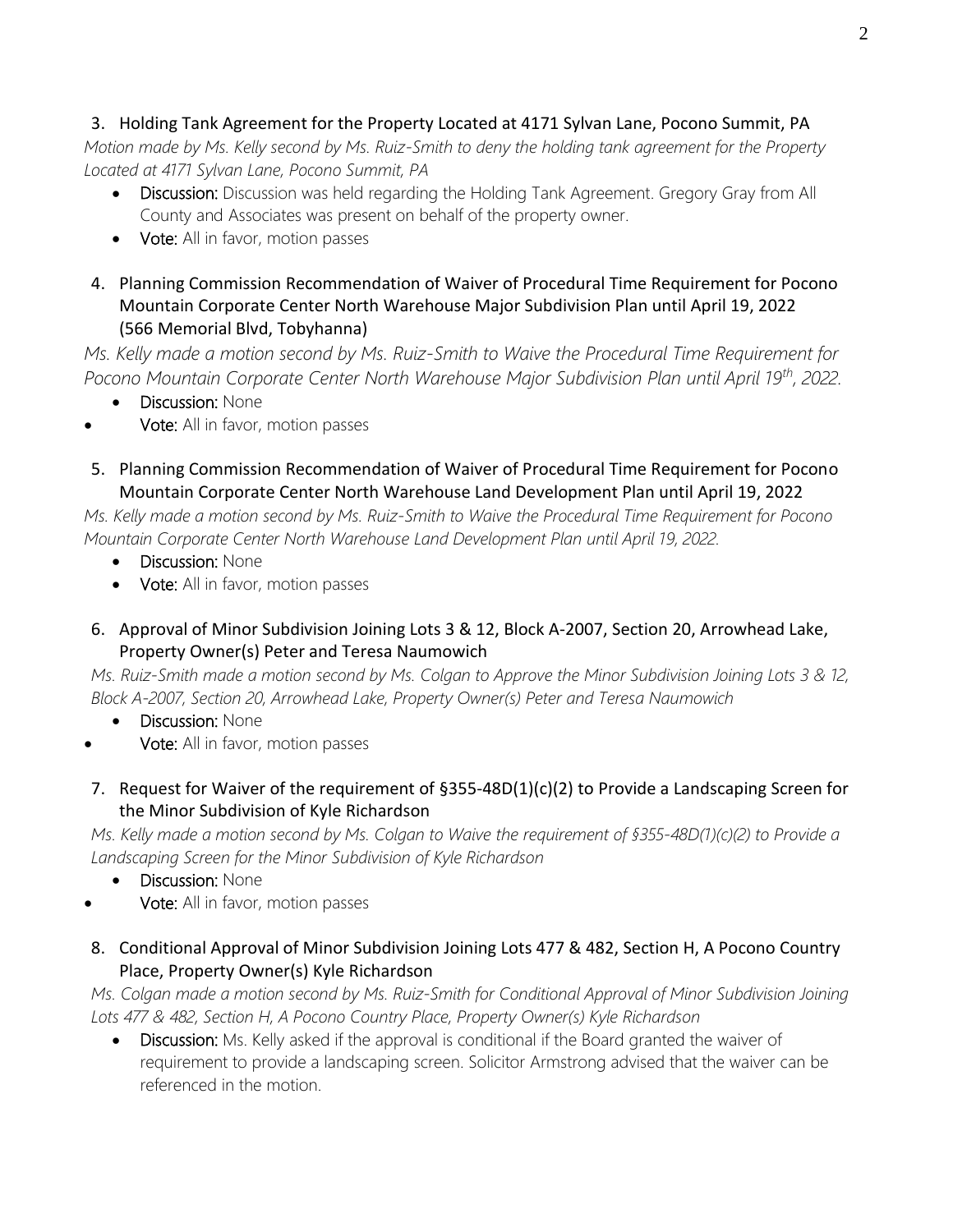*Ms. Colgan amended her motion second by Ms. Ruiz-Smith for Conditional Approval, subject to the waiver of the requirement of §355-48D(1)(c)(2) to Provide a Landscaping Screen, of Minor Subdivision Joining Lots 477 & 482, Section H, A Pocono Country Place, Property Owner(s) Kyle Richardson*

- Discussion: None
- Vote: All in favor, motion passes
- 9. Request for Waiver of Procedural Time Requirement for the Minor Subdivision of Robert J. Jr. and Melanie A. Tiedeman until June 21, 2022

*Ms. Kelly made a motion second by Ms. Ruiz-Smith to Waive the Procedural Time Requirement for the Minor Subdivision of Robert J. Jr. and Melanie A. Tiedeman until June 21, 2022*

- Discussion: None
- Vote: All in favor, motion passes
- 10. Request for Waiver of Procedural Time Requirement for the Minor Subdivision of Scott Whitman until March 15, 2022

*Ms. Colgan made a motion second by Supervisor Rogan to Waive the Procedural Time Requirement for the Minor Subdivision of Scott Whitman until March 15, 2022.*

- **Discussion: None**
- Vote: All in favor, motion passes

# 11. Request for Waiver of Procedural Time Requirement for the Minor Subdivision of Dario Tobon until March 31, 2022

*Ms. Ruiz-Smith made a motion second by Supervisor Rogan to Waive the Procedural Time Requirement for the Minor Subdivision of Dario Tobon until March 31, 2022.*

- **Discussion: None**
- Vote: All in favor, motion passes
- 12. Authorization to Approve the Quote from Northeast Signal for the New Controller for Echo Lake Road and Route 196 in the Amount of \$24,971.77

*Supervisor Rogan made a motion second by Ms. Ruiz-Smith to approve the Quote from Northeast Signal for the New Controller for Echo Lake Road and Route 196 in the Amount of \$24,971.77*

- Discussion: Ms. Ruiz-Smith stated that this expense will be partially covered by insurance proceeds. Supervisor Rogan asked if Pocono Mountain Regional Police provided the police report for this incident. Ms. Thompson confirmed the report was received.
- Vote: All in favor, motion passes

# 13. Pocono Mountain Ecumenical Hunger Ministries Request for Assistance with the Purchase of a New Air Conditioning Unit

*Ms. Ruiz-Smith made a motion second by Ms. Kelly to contribute \$6,000.00 to Pocono Mountain Ecumenical Hunger Ministries for the purchase of a new air conditioning unit.*

- Discussion: Ms. Kelly stated that the food pantry has declined donations from the Township for several years. D. Pope asked if the current unit has been inspected. He was advised that it has been inspected and needs to be replaced.
- Vote: All in favor, motion passes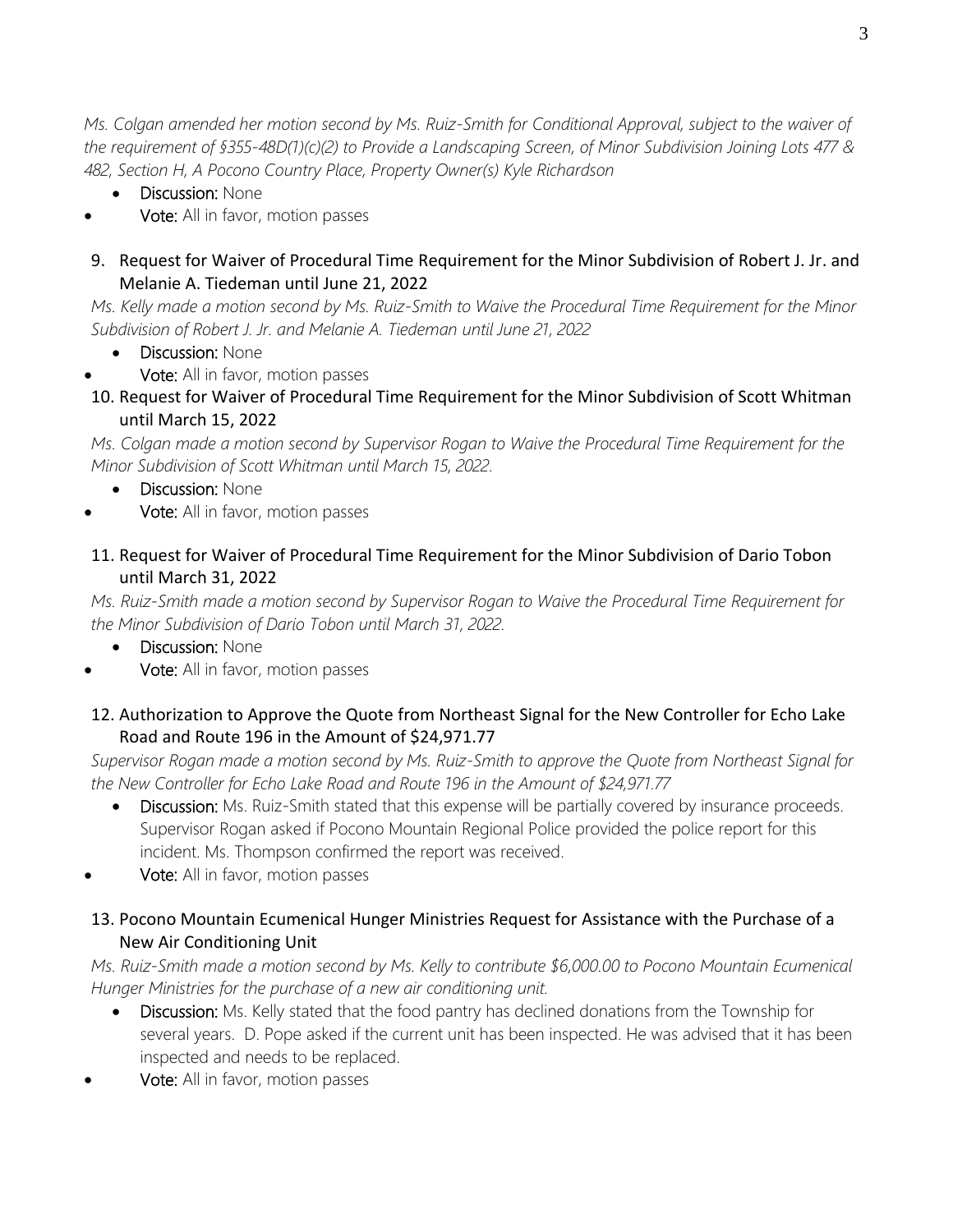### 14. Authorization to Release the Fire Escrow in the Amount of \$25,503.20 for the Property Located at 9657 Stony Hollow Drive, Property Owner Boyce Conway

*Ms. Kelly made a motion second by Ms. Ruiz-Smith to Release the Fire Escrow in the Amount of \$25,503.20 for the Property Located at 9657 Stony Hollow Drive, Property Owner Boyce Conway*

- **Discussion: None**
- Vote: All in favor, motion passes

### 14B. Authorization to Release the Fire Escrow for the Property Located at 730 Memorial Blvd. Property Owner Liu Sunny

*Supervisor Rogan made a motion second by Ms. Kelly to Release the Fire Escrow in the Amount of \$15,000 for the Property Located at 730 Memorial Blvd. Property Owner Liu Sunny*

- **Discussion: None**
- Vote: All in favor, motion passes

### 15. Authorization to Hire Clinton Oddy as a Code Enforcement Officer at the Rate of \$20.00 per hour with a Start Date of February 1, 2022

*Ms. Colgan made a motion second by Supervisor Rogan to Hire Clinton Oddy as a Code Enforcement Officer at the Rate of \$20.00 per hour with a Start Date of February 1, 2022.*

- **Discussion: None**
- Vote: All in favor, motion passes

## 16. Awarding of Municibid Winner, Gloria Smith, for the 2009 International 7600SFA 6x4 Truck (Item#40875536) in the Amount of \$49,100.00

*Supervisor Rogan made a motion second by Ms. Colgan to award the 2009 International 7600SFA 6x4 Truck (Item#40875536) to Gloria Smith in the Amount of \$49,100.00.*

- **Discussion: None**
- Vote: All in favor, motion passes

# 17. Vaccine Booster Incentive

*Ms. Ruiz-Smith made a motion second by Ms. Colgan to approve a \$75.00 gross-to-net Covid-19 vaccine incentive as detailed in the memo provided by the Business Manager and dated January 19th, 2022*

- **Discussion: None**
- Vote: All in favor, motion passes

# 18. Controller Report

*The Controller report was presented by Mr. Dixon. Ms. Ruiz-Smith made a motion second by Supervisor Rogan to accept the Controller report as presented.*

- Discussion: Ms. Ruiz-Smith requested that the Secretary or Business Manager request the budget formula used by the Monroe County Control Center.
- Vote: All in favor, motion passes